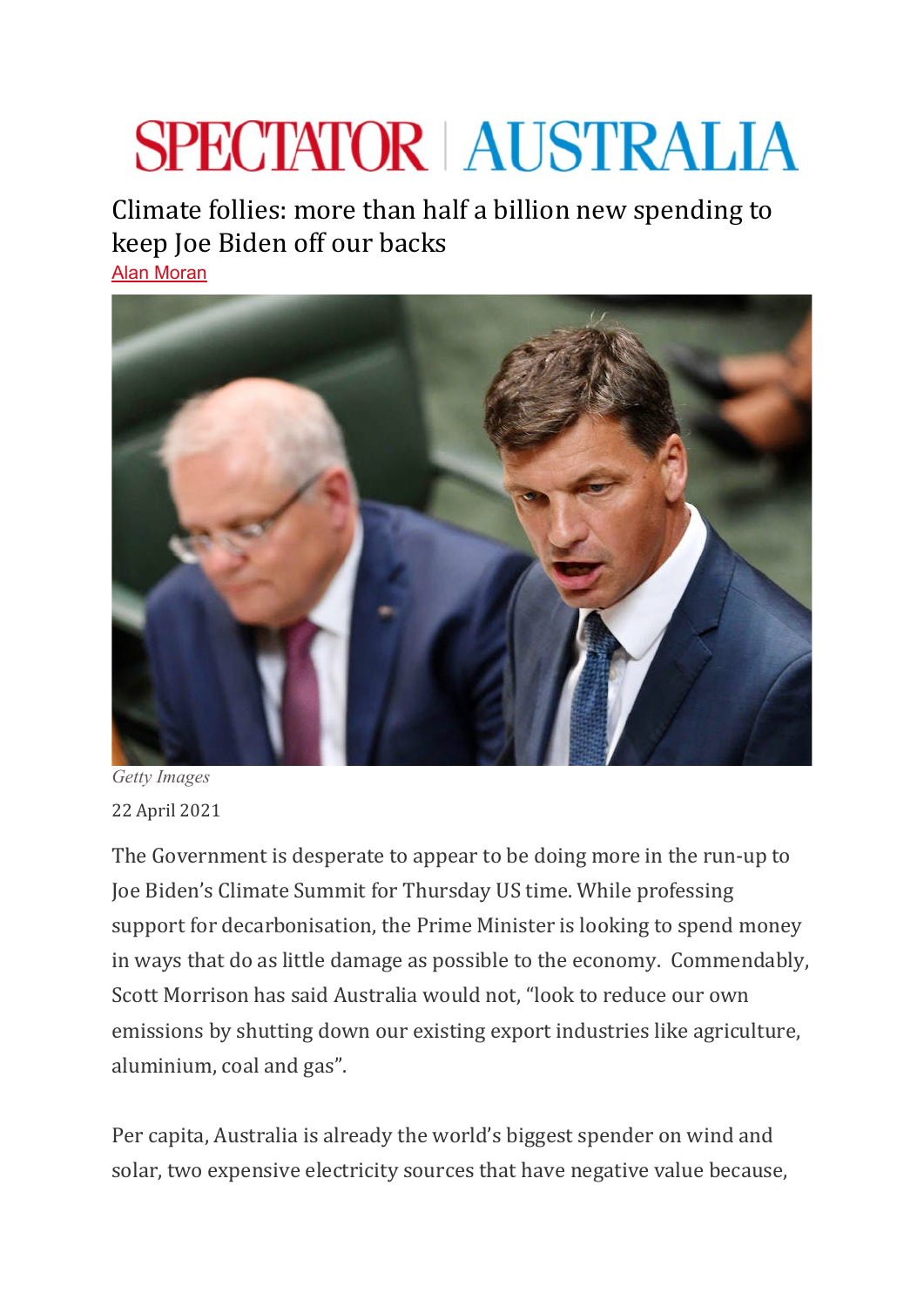supported by subsidies, they drive out lower-cost coal and gas. Our subsidy-supported national spending on wind and solar is twice that of Japan and the US, three times that of Germany and six times as much as China. Our \$7 billion a year in subsidies to renewables represents a quarter of the spending on electricity.

But buffeted by subsidy seekers and alarmists at home and nervous about international perceptions about our coal-based electricity system, in the run-up to the Biden Climate Summit, the government has announced even more spending.

It has announced some \$276 million additional spending for carbon capture and storage (CCS) and \$264 million on four additional "clean hydrogen hubs", on top of \$70 million already allocated for one such hub.

CCS is based on the theory that power plants will be able to strip out and bury the carbon dioxide that is the by-product of energy production from burning coal and oil. As a recipient of government funding, it has a notorious spending pedigree. Fourteen years ago, Kevin Rudd, always a sucker for a new green tech spend, gifted \$315 million to finance the socalled Global Carbon Capture and Storage Institute (GCCS). This Australian agency creates glossy agitprop, has set up some international offices and has recruited foreign worthies to its board; it has never published its accounts. Having promised to develop four CCS commercial plants, GCCS has achieved nothing, as has another such Australian institution, the CO2CRC. This is hardly surprising since the CO2CRC, with remarkable candour, put the cost of a CCS coal plant at \$150-\$250 per megawatt-hour – treble the costs of a plant without CCS.

There is no case anywhere in the world of a successful coal-based CCS operation. A great hope, the US Petra Nova plant went bankrupt.